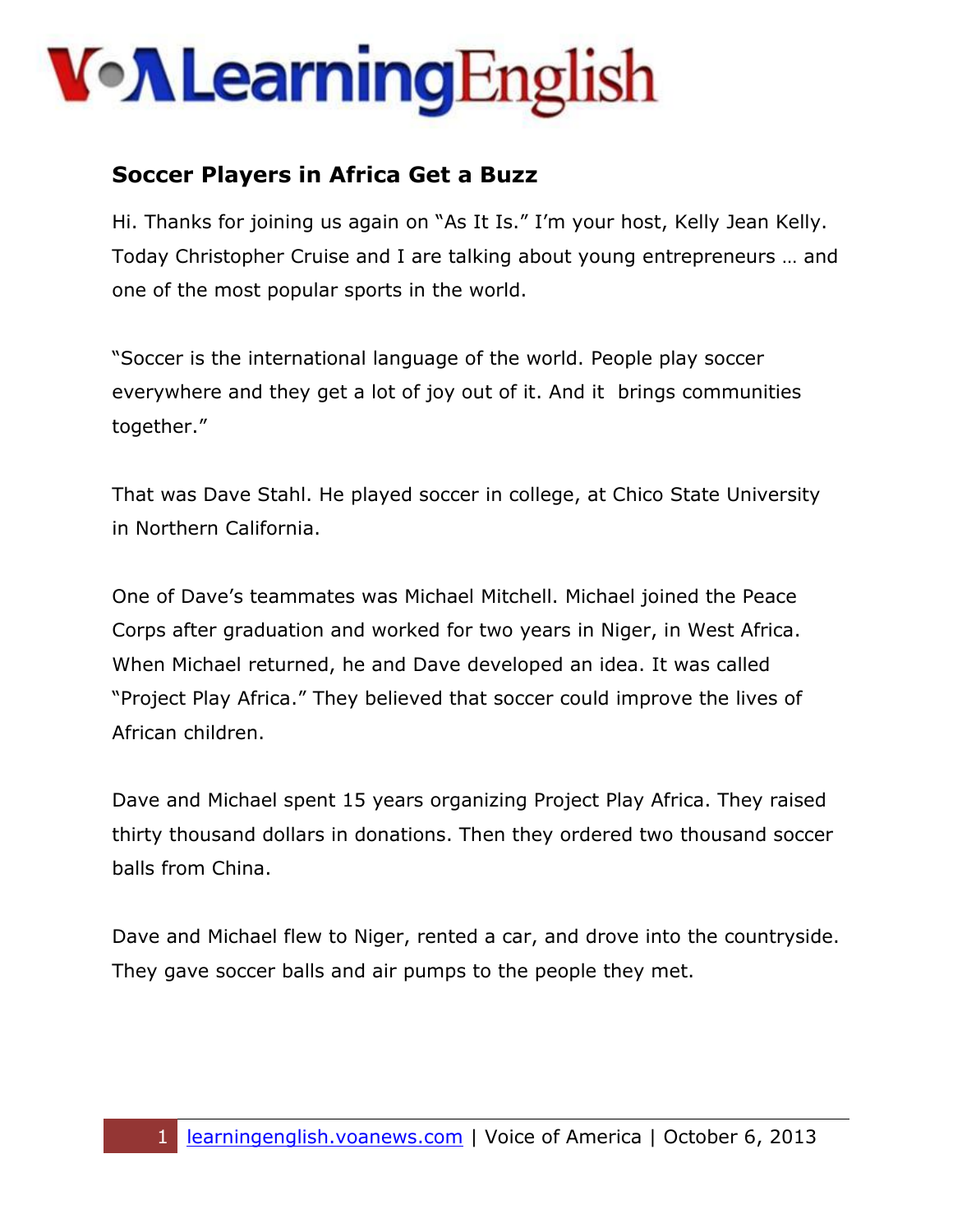# **Von Learning English**

"We're

driving down the road and going by this little village and we see about a dozen kids trying to play soccer and they were literally kicking around a sock filled with sand."

Dave and Michael say the children were very happy to get the soccer balls. But the two friends realized that they needed to focus their efforts. So in 2011, Dave and Michael started a soccer league in Libore, outside Niger's capital city of Niamy. They asked local clubs and schools to help.

"It engaged boys and girls, which is very unusual for a Muslim country, you know that the parents were letting their girls participate in an activity because usually the girls are doing housework, fetching water and wood and so on."

Dave says the tribal and political leaders of Libore supported the league. And, the village and school were proud of their teams.

Dave says one of the best parts of the trip was watching the boys' and girls' championship soccer games.

"The field was totally lined with spectators and they had a lean-to tent at the center of the field where the mayor and the chief and the dignitaries were sitting."

Dave says Project Play Africa's next challenge is to find a soccer ball that is not too expensive and easy to transport. And, one that can survive for more than a few weeks on Niger's rocky playing fields.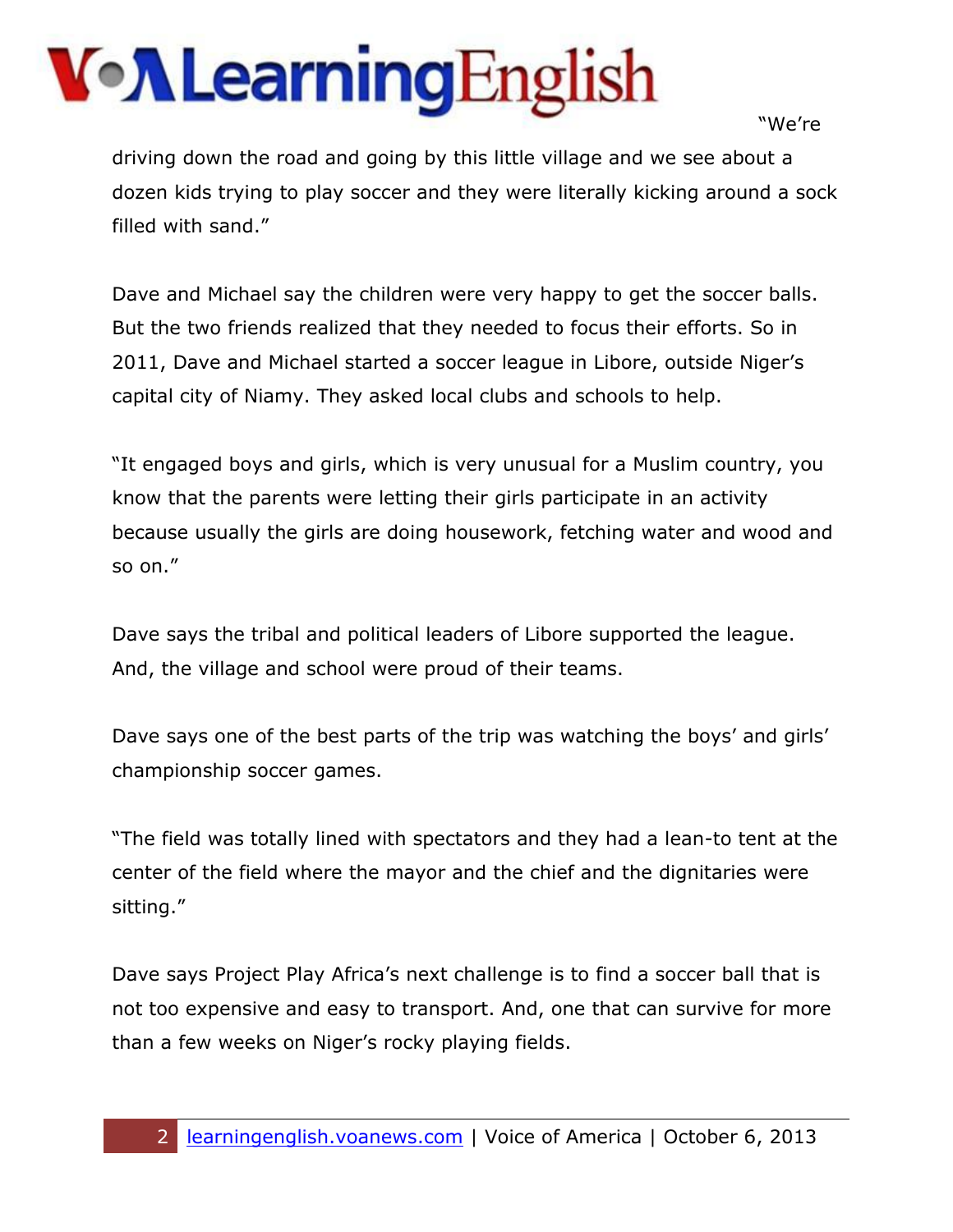## **Von Learning English**

I'm Christopher Cruise.

Two young women in New York City are also trying to bring soccer balls to Africa. But their soccer ball has a generator inside it. They call their invention the Soccket.

The Soccket collects energy when you play with it. Then, you can use the Soccket for electricity. For example, you could plug a light or a cell phone into the Soccket. The Soccket can store up to 24 hours of power.

Jessica Matthews and Julia Silverman developed the Soccket when they were college students at Harvard. Jessica's family is from Nigeria. Julia is from Chicago, but she had spent time in Africa. They both knew that the lack of energy in Africa was a problem. So, they tried to use soccer to improve energy poverty.

In 2011, Jessica and Julia started an organization to distribute the Soccket. The organization is called Uncharted Play, and it is based in New York City. Uncharted Play does not sell the Soccket directly. Instead, it partners with companies and NGOs to give the Soccket to communities that need it.

"We don't make any profit right now. Just kidding, we do."

Alison Dalton Smith is the communications director at Uncharted Play. She explains that Uncharted Play is not exactly a business…and not exactly an NGO. She calls it a "social enterprise." In other words, the organization is a business designed to solve a social problem.